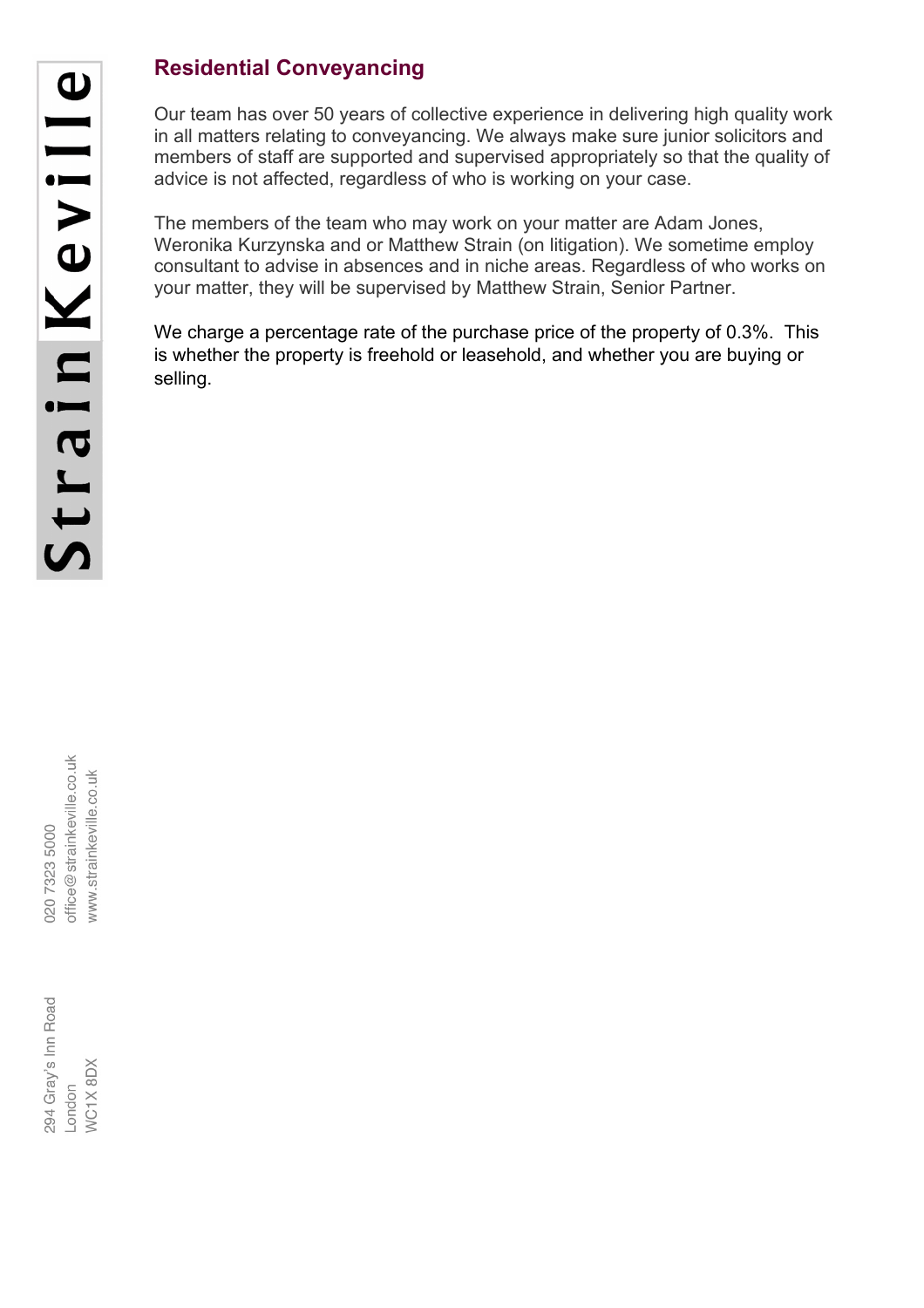### **Freehold Property**

Our fees cover all of the work<sup>\*</sup> required to complete the purchase of your new home, including dealing with registration at the Land Registry and dealing with the payment of Stamp Duty Land Tax (Stamp Duty) if the property is in England, or Land Transaction Tax (Land Tax) if the property you wish to buy is in Wales.

#### **Conveyancer's fees and disbursements**

You can find an example quotation for work from us, attached. This must not be relied on and is only an example.

#### **Disbursements**

Disbursements are costs related to your matter that are payable to third parties, such as search fees. We handle the payment of the disbursements on your behalf to ensure a smoother process. There are certain disbursements which will be set out in the individual lease relating to the Property. The disbursements which we anticipate will apply are set out separately in the example quotation attached. This list is not exhaustive and other disbursements may apply depending on the term of the lease. We will update you on the specific fees upon receipt and review of the lease from the seller's solicitors.

#### **Stamp Duty or Land Tax (on purchase)**

This depends on the purchase price of your property. You can calculate the amount you will need to pay by using [HMRC's website](https://www.tax.service.gov.uk/calculate-stamp-duty-land-tax/#/intro) or if the property is located in Wales [by using the Welsh Revenue Authority's website.](https://beta.gov.wales/land-transaction-tax-calculator)

#### **How long will my house purchase take?**

How long it will take from your offer being accepted until you can move in to your house will depend on a number of factors. The average process takes between 3 - 6 months.

It can be quicker or slower, depending on the parties in the chain, and any other external or unexpected factors.

For example, if you are a first time buyer, purchasing a new build property with a mortgage in principle, it could take  $2 - 3$  months. However, if you are buying a leasehold property that requires an extension of the lease to be completed before purchase, this can take significantly longer, between 6 and 18 months (excluding any tribunal work). We can manage times down in some circumstances, on which we will advise you. In such, a situation additional charges would apply.

#### **Stages of the process**

The precise stages involved in the purchase of a residential property vary according to the circumstances. However, below we have suggested some key stages that you may wish to include:

Take your instructions and give you initial advice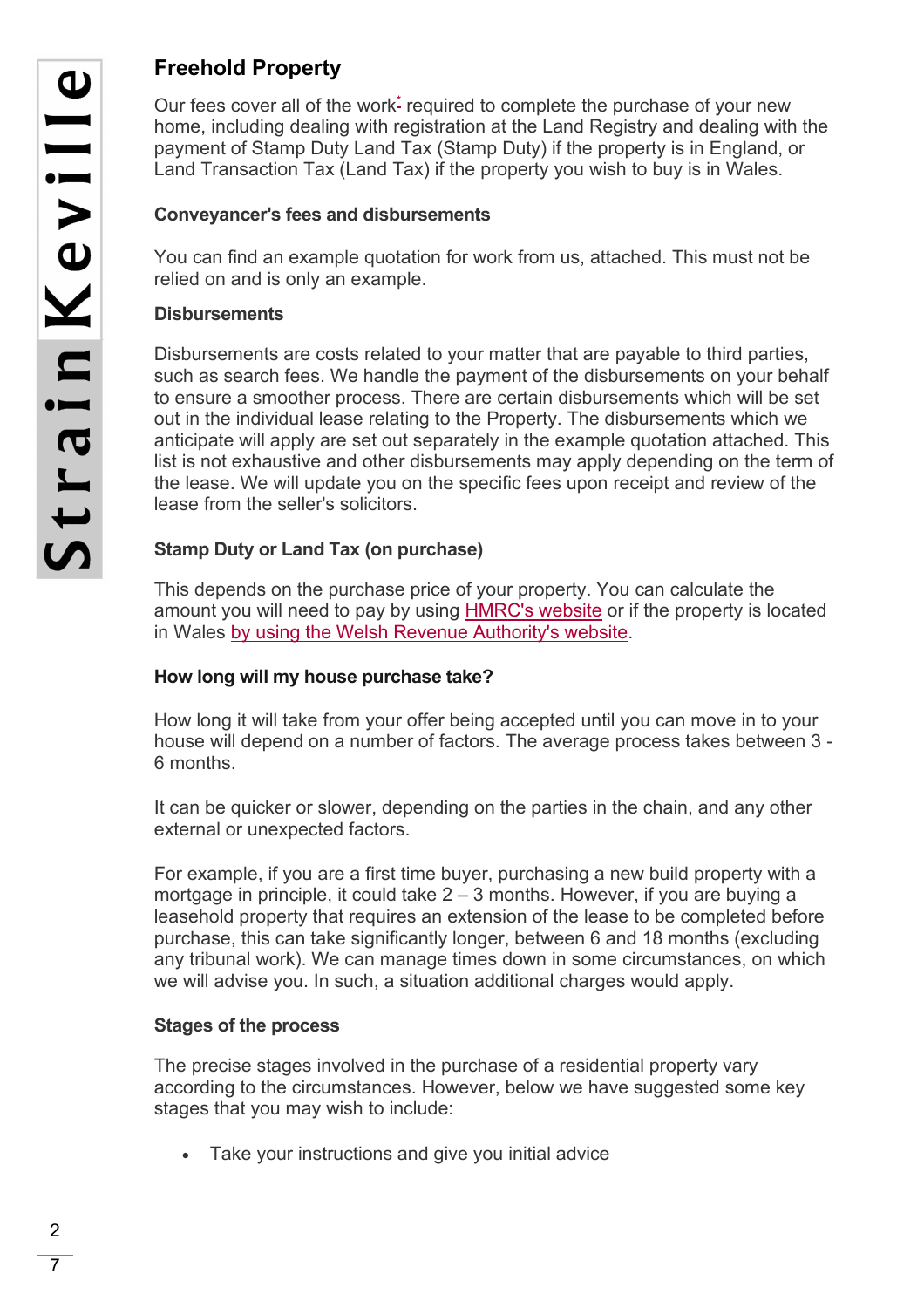- Check finances are in place to fund purchase and contact lender's solicitors if needed
- Receive and advise on contract documents
- Carry out searches
- Obtain further planning documentation if required
- Make any necessary enquiries of seller's solicitor
- Give you advice on all documents and information received
- Go through conditions of mortgage offer with you
- Send final contract to you for signature
- Agree completion date (date from which you own the property)
- Exchange contracts and notify you that this has happened
- Arrange for all monies needed to be received from lender and you
- Complete purchase
- Deal with payment of Stamp Duty/Land Tax
- Deal with application for registration at Land Registry

You can also see an [overview](https://www.strainkeville.co.uk/wp-content/uploads/2019/01/Strain-Keville-Property-Overview.pdf) of the process as part of our property overview [leaflet.](https://www.strainkeville.co.uk/wp-content/uploads/2019/01/Strain-Keville-Property-Overview.pdf)

 $\overline{7}$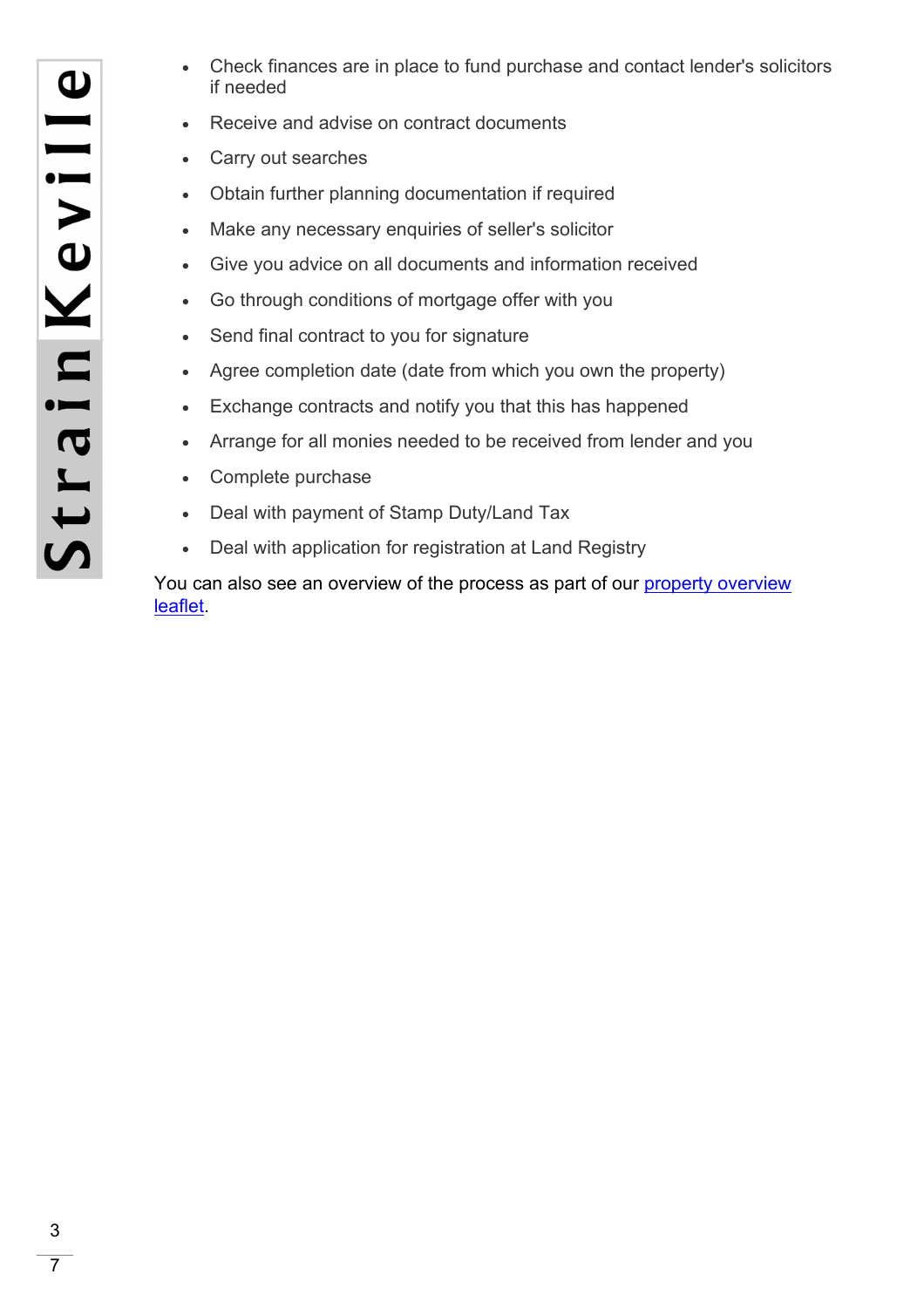### **Leasehold Property**

Our fees cover all the work\* required to complete the purchase of your new home, including dealing with registration at the Land Registry and dealing with the payment of Stamp Duty Land Tax (Stamp Duty) if the property is in England, or Land Transaction Tax (Land Tax) if the property is in Wales.

#### **Conveyancer's fees**

You can find an example quotation for work from us, attached. This must not be relied on and is only an example.

#### **Disbursements**

Disbursements are costs related to your matter that are payable to third parties, such as search fees. We handle the payment of the disbursements on your behalf to ensure a smoother process. There are certain disbursements which will be set out in the individual lease relating to the Property. The disbursements which we anticipate will apply are set out separately below. This list is not exhaustive and other disbursements may apply depending on the term of the lease. We will update you on the specific fees upon receipt and review of the lease from the seller's solicitors.

#### **Anticipated Disbursement[s\\*](https://www.sra.org.uk/solicitors/guidance/transparency-in-price-and-service/#star3)**

- Notice of Transfer fee This fee if chargeable is set out in the lease.
- Notice of Charge fee (if the property is to be mortgaged) This fee is set out in the lease.
- Deed of Covenant fee This fee is provided by the management company for the property and can be difficult to estimate.
- Certificate of Compliance fee To be confirmed upon receipt of the lease..

\*These fees vary from property to property and can on occasion be significantly more than the ranges given above. We can give you an accurate figure once we have sight of your specific documents.

You should also be aware that ground rent and service charge are likely to apply throughout your ownership of the property. We will confirm the ground rent and the anticipated service charge as soon as this we receive this information.

#### **Stamp Duty Land Tax**

This depends on the purchase price of your property. You can calculate the amount you will need to pay by using [HMRC's website](https://www.tax.service.gov.uk/calculate-stamp-duty-land-tax/#/intro) or if the property is located in Wales by using the [Welsh Revenue Authority's website.](https://lttcalculator.wra.gov.wales/)

The precise stages involved in the purchase of a residential leasehold property vary according to the circumstances. However, below we have suggested some key stages that you may wish to include:

 $\overline{7}$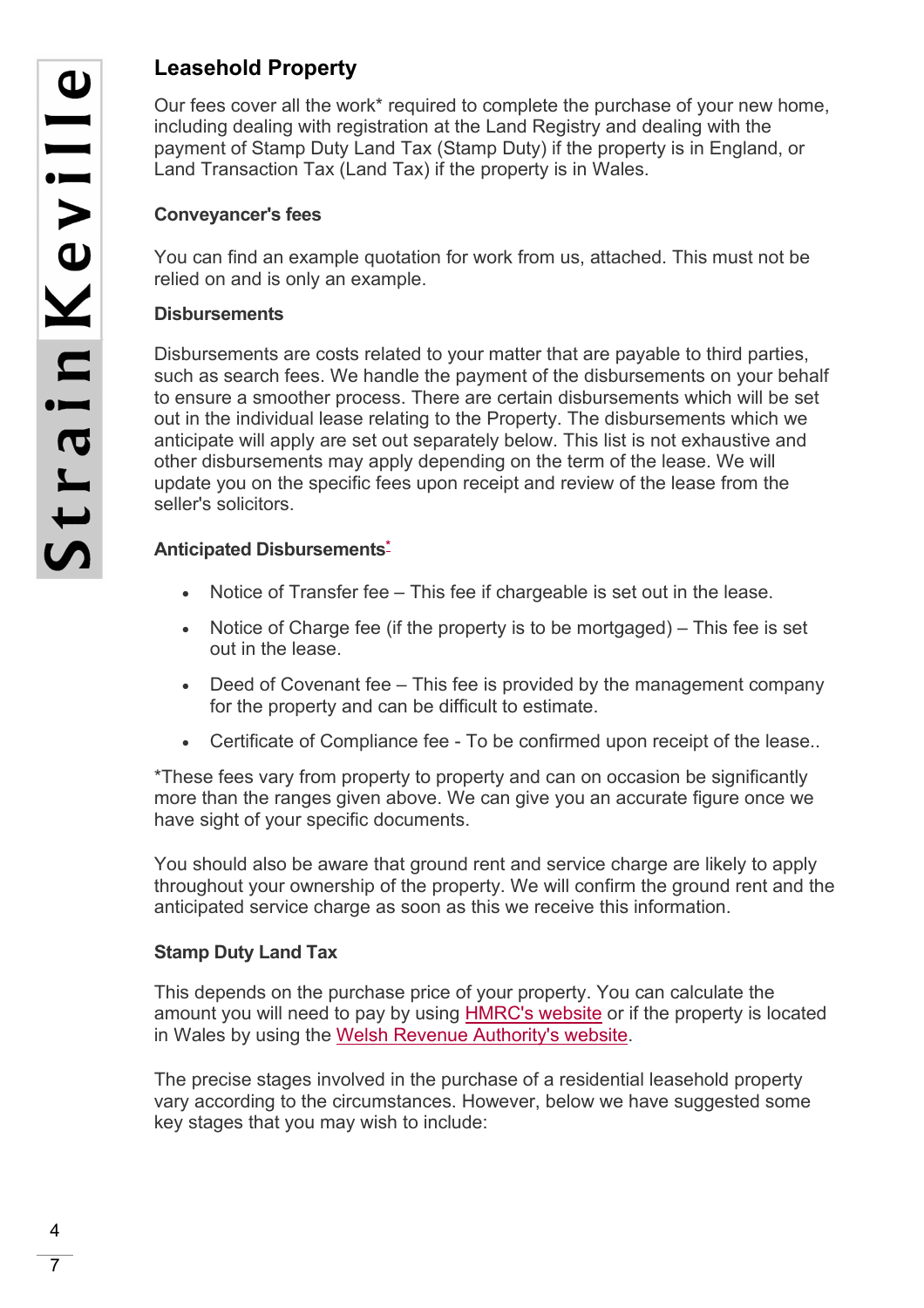- Take your instructions and give you initial advice
- Check finances are in place to fund purchase and contact lender's solicitors if needed
- Receive and advise on contract documents
- Carry out searches
- Obtain further planning documentation if required
- Make any necessary enquiries of seller's solicitor
- Give you advice on all documents and information received
- Go through conditions of mortgage offer
- Send final contract to you for signature
- Draft Transfer
- Advise you on joint ownership
- Obtain pre-completion searches
- Agree completion date (date from which you own the property)
- Exchange contracts and notify you that this has happened
- Arrange for all monies needed to be received from lender and you
- Complete purchase
- Deal with payment of Stamp Duty/Land Tax
- Deal with application for registration at Land Registry

#### **How long will my purchase take?**

How long it will take from your offer being accepted until you can move in to your house will depend on a number of factors. The average process takes between 3 – 6 months. It can be quicker or slower, depending on the parties in the chain. For example, if you are a first time buyer, purchasing a new build property with a mortgage in principle, it could take 2 – 3 months. However, if you are buying a leasehold property that requires an extension of the lease, this can take significantly longer, between 6 – 18 months (excluding Tribunal time). In such, a situation additional charges would apply.

 $\overline{7}$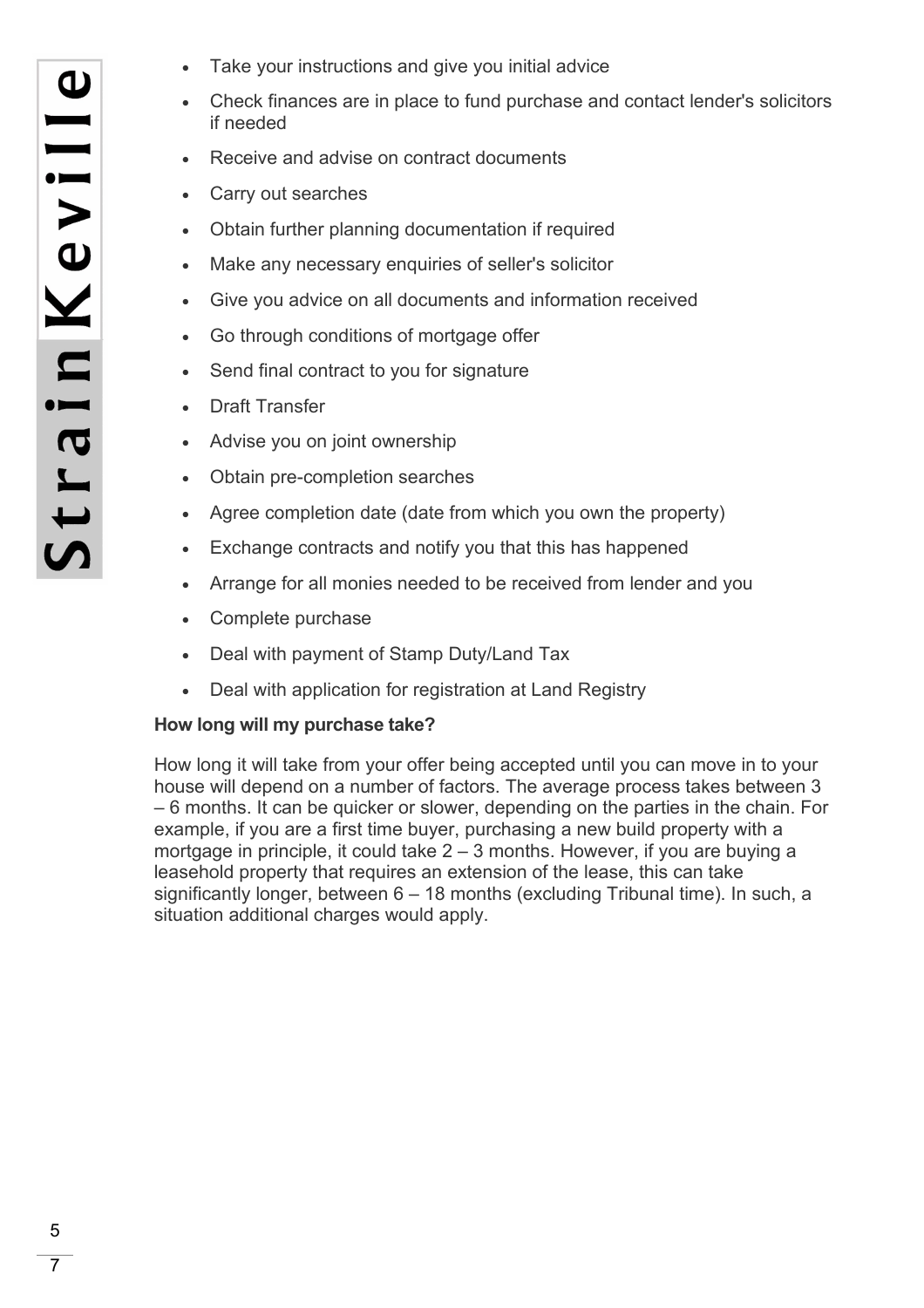*\* Our fee assumes that:*

- *a. this is a standard transaction and that no unforeseen matters arise including for example (but not limited to) a defect in title which requires remedying prior to completion or the preparation of additional documents ancillary to the main transaction*
- *b. this is the assignment of an existing lease and is not the grant of a new lease*
- *c. the transaction is concluded in a timely manner and no unforeseen complication arise*
- *d. all parties to the transaction are co-operative and there is no unreasonable delay from third parties providing documentation*
- *e. no indemnity policies are required. Additional disbursements may apply if indemnity policies are required.*

*These fees are indicative only. At the outset of your matter, once you have provided us with your specific requirement, you will be provided with a tailored estimate of costs.* 

7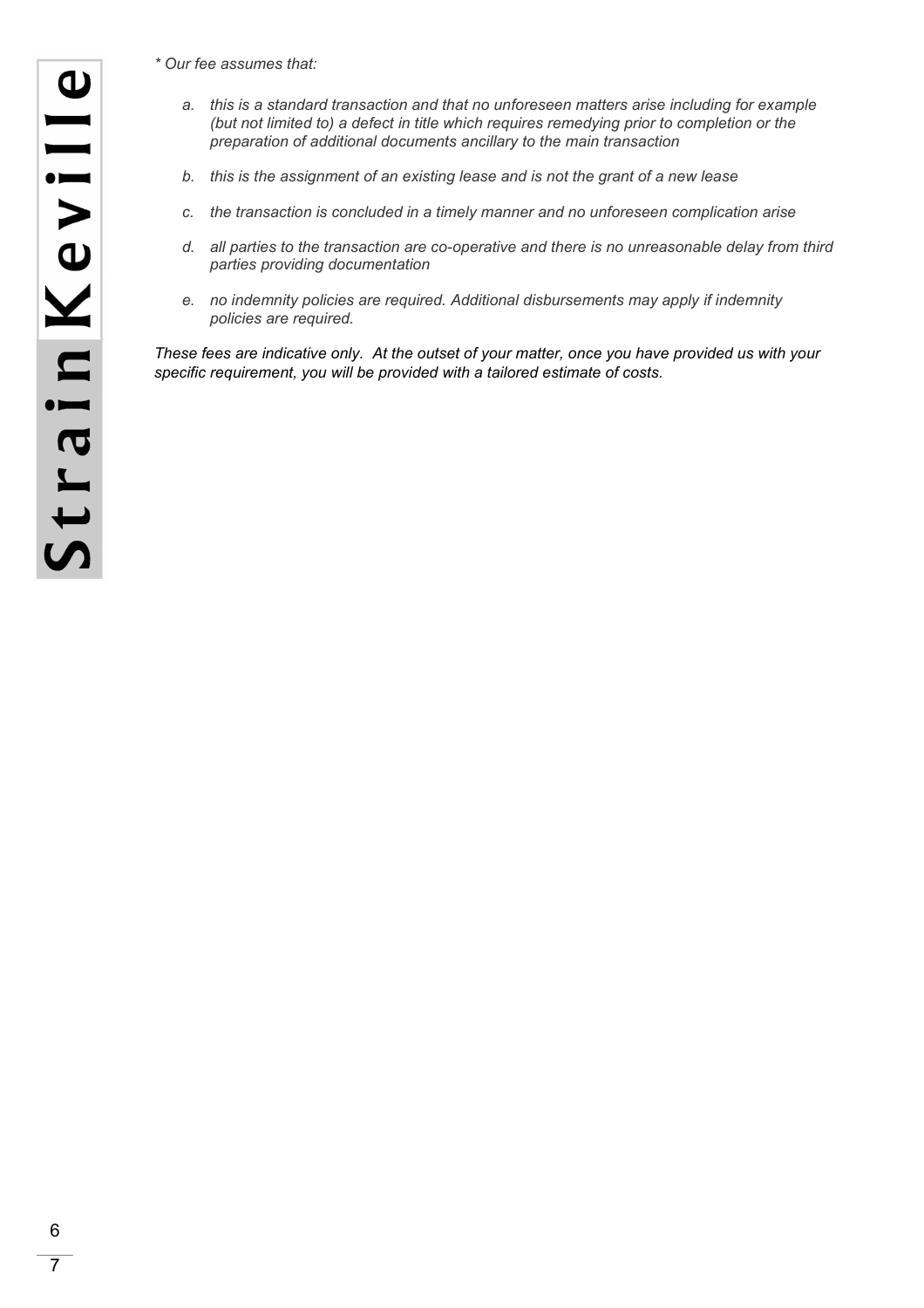#### **Remortgages**

We charge a fixed fee of £750.00 (plus VAT and disbursements) to deal with a remortgage.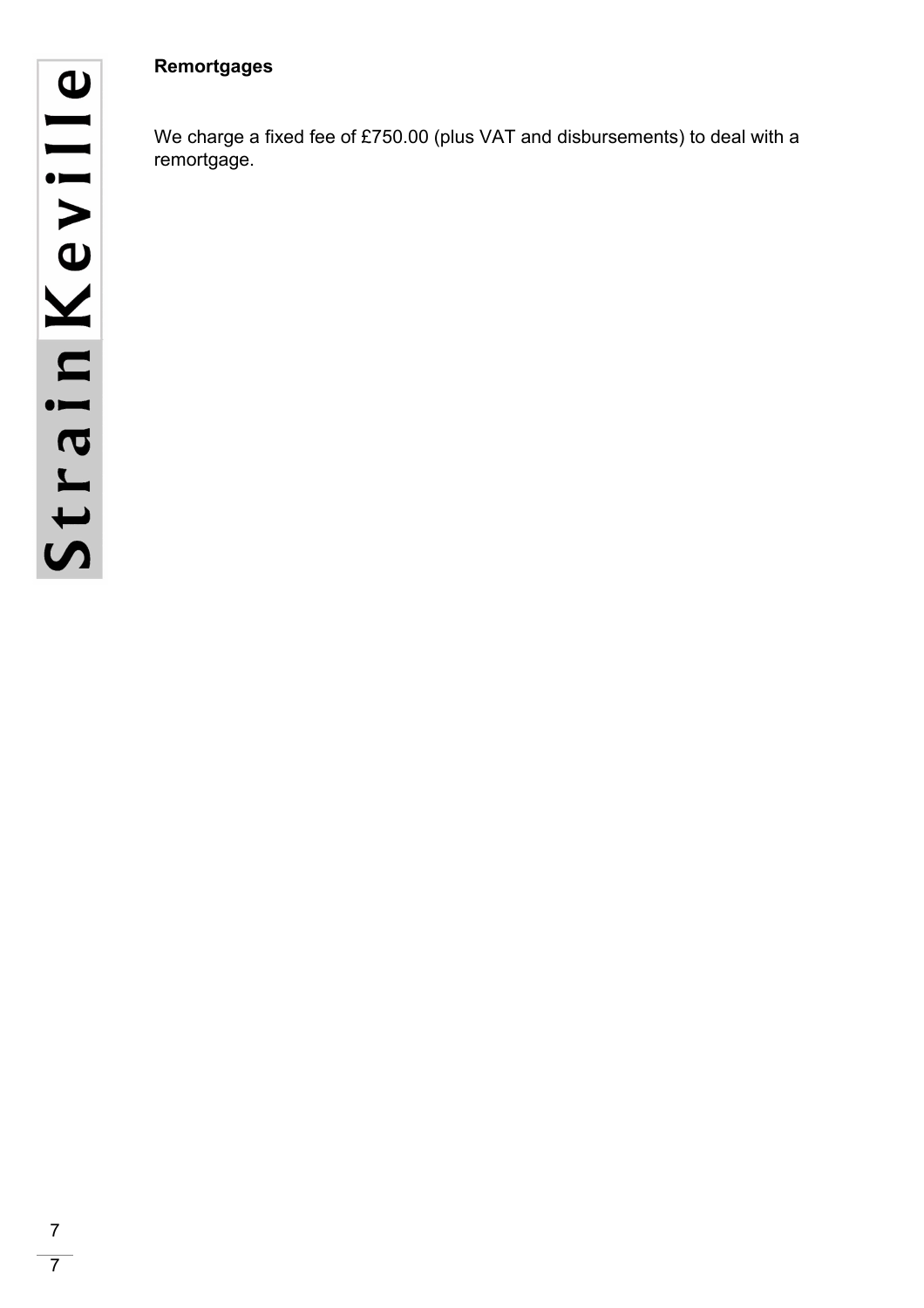# Strain Keville

# **Estimated fees for purchase / sale of your property 01 April 2020** Mr & Mrs Smith 1 The Grand London W2 Purchase price 750,000.00 Item Total Initial instructions 112.50 Research on the property **225.00** Requesting deeds and draft contract from seller's solicitors Carrying out formal searches Considering and amending the contract (as necessary) Reviewing documentation received and providing a full report 675.00 Dealing with your mortgage bank\* 225.00 Advising the bank Requesting the mortgage advance Raising additional enquiries on the property 337.50 Taking instructions from you and your mortgage lender Correspondence with seller's solicitors third parties Exchanging contracts 225.00 Completing the purchase 225.00 Post completion steps 225.00 Submitting Stamp Duty Land Tax return to HM Revenue & Customs Registering your ownership at the Land Registry Total (excluding unknown work charged at an hourly rate, and VAT) £2,250.00 Example and draft contract from seller's solicitors<br>
and draft contract from seller's solicitors<br>
and amending the contract (as necessary)<br> **locumentation received and providing a fail velocity**<br> **locumentation received an**

\* We may not be on your lender's panel, in which case an additional charge will be required. We will advise you of that amount when known

# Further costs (per hour)

| Negotiation and other work as required and or instructed                  | tbc |
|---------------------------------------------------------------------------|-----|
| Any other negotiation, work or litigation, whether directly or indirectly |     |
| related to the above and or the property                                  | tbc |
|                                                                           |     |